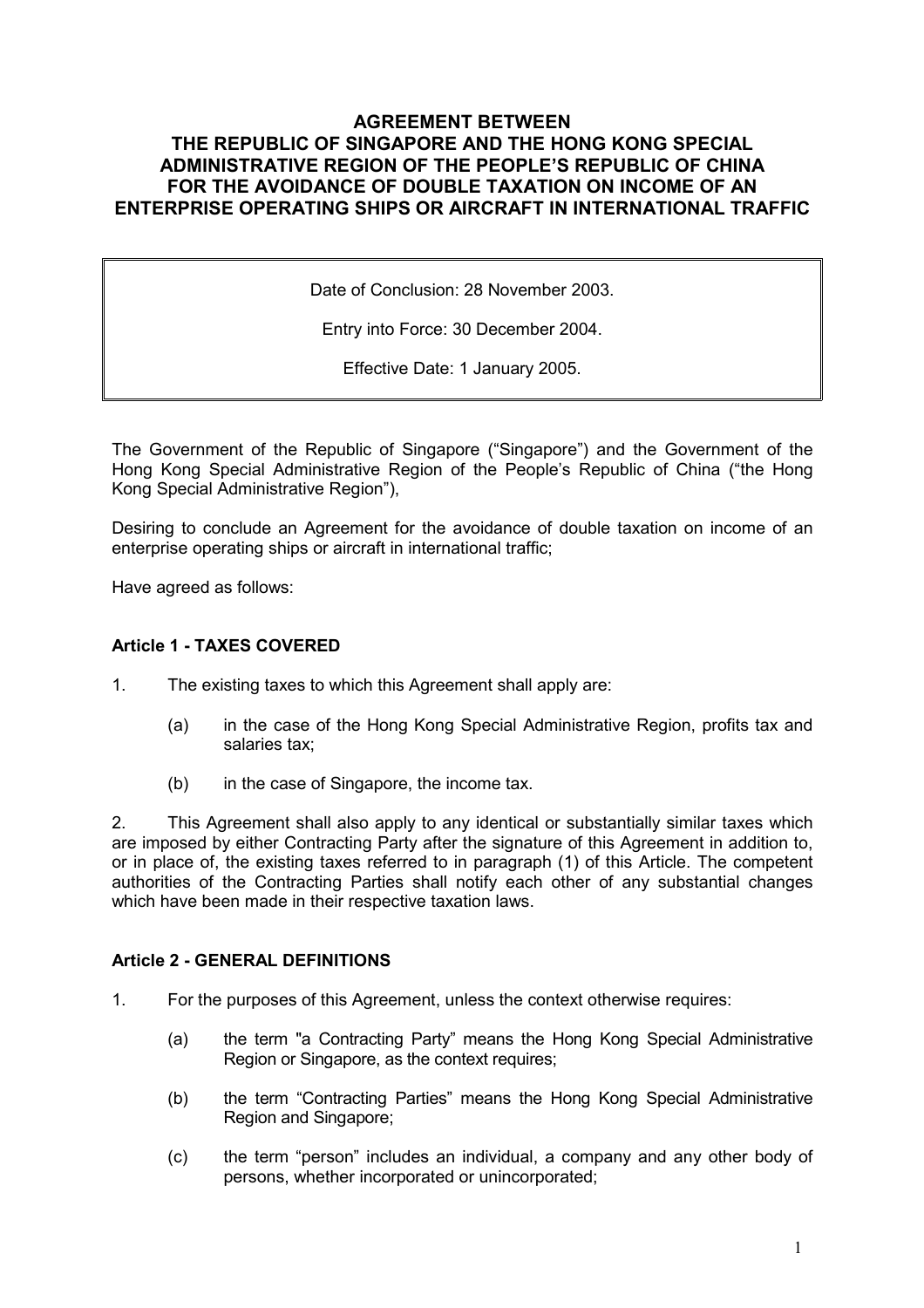- (d) the term "an enterprise of a Contracting Party" means an enterprise carried on  $bv -$ 
	- (i) a company or body of persons managed and controlled in the Hong Kong Special Administrative Region or Singapore, as the case may be; or
	- (ii) an individual who:
		- (aa) in the case of the Hong Kong Special Administrative Region is a permanent or temporary resident for the purpose of the Inland Revenue Ordinance;
		- (bb) in the case of Singapore is a resident for the purpose of Singapore income tax;
- (e) the term "international traffic" means any transport by a ship or aircraft operated by an enterprise of a Contracting Party except when the ship or aircraft is operated solely between places in the other Contracting Party;
- (f) the term "competent authority" means, in the case of the Hong Kong Special Administrative Region, the Commissioner of Inland Revenue or his authorised representative or any person or body authorised to perform any functions at present exercisable by the Commissioner, or similar functions and, in the case of Singapore, the Minister for Finance or his authorised representative;
- (g) the term "income" includes revenues, gross receipts and profits from the operation of ships or aircraft for the transport of persons, livestock, goods, mail or merchandise including:
	- (i) profits from rental on a bareboat charter basis of ships or aircraft where the rental is incidental to the operation of ships or aircraft in international traffic;
	- (ii) income or profits from the sale of tickets or similar documents and the provision of services connected with such transport where such provision of services is incidental to the operation of ships or aircraft in international traffic, either for the enterprise itself or for any other enterprise;
	- (iii) profits from the use, maintenance or rental of containers (including trailers and related equipment for the transport of containers) used for the transport of goods or merchandise, where the use, maintenance or rental is incidental to the operation of ships or aircraft in international traffic;
	- (iv) interest on funds deposited directly in connection with the operation of ships or aircraft in international traffic.

2. As regards the application of this Agreement at any time by a Contracting Party, any term not defined therein shall, unless the context otherwise requires, have the meaning that it has at that time under the law of that Contracting Party concerning the taxes to which this Agreement applies, any meaning under the applicable tax laws of that Contracting Party prevailing over a meaning given to the term under other laws of that Contracting Party.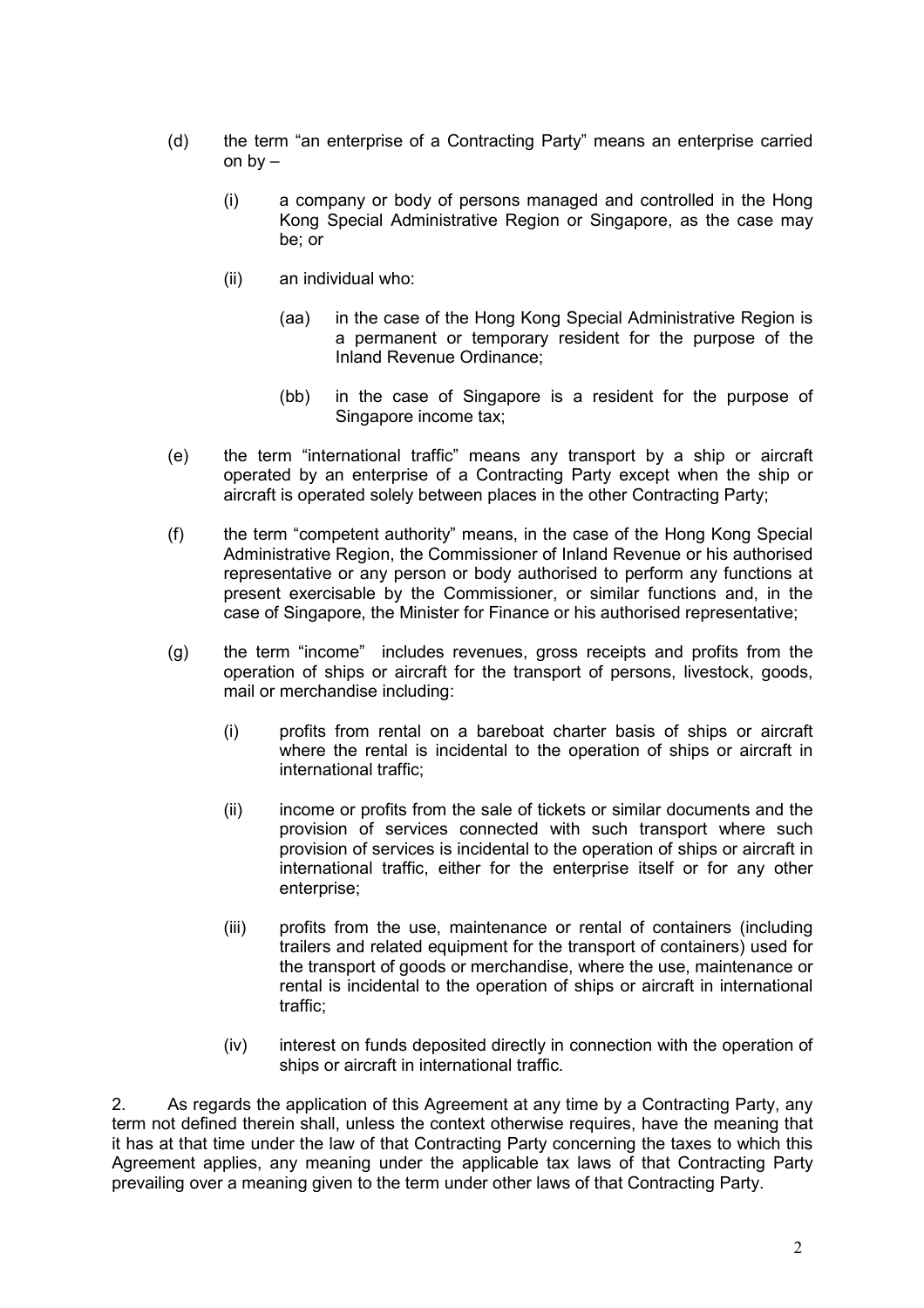## Article 3 - SHIPPING AND AIR TRANSPORT

1. Income derived from the operation of ships or aircraft in international traffic by an enterprise of a Contracting Party shall be exempt from taxes imposed on income in the other Contracting Party.

2. Gains derived by an enterprise of a Contracting Party from the alienation of ships or aircraft operated in international traffic and movable property pertaining to the operation of such ships or aircraft shall be exempt from taxes imposed in the other Contracting Party.

3. The provisions of paragraphs (1) and (2) of this Article shall also apply to income or gains from the participation in a pool, a joint business or an international operating agency.

4. Remuneration in respect of an employment exercised aboard a ship or aircraft operated in international traffic by an enterprise of a Contracting Party shall be taxable only in that Contracting Party. However, if the remuneration is derived by a resident of the other Contracting Party, it may also be taxed in that other Contracting Party.

### Article 4 - MUTUAL AGREEMENT PROCEDURE

 The competent authorities of the Contracting Parties shall endeavour to resolve by consultation any difficulties or doubts arising as to the interpretation or application of this Agreement.

### Article 5 - ENTRY INTO FORCE

 Each Contracting Party shall notify to the other the completion of the procedures required by its law for the bringing into force of this Agreement. This Agreement shall enter into force on the date of the later of these notifications and shall thereupon have effect:

- (a) in the Hong Kong Special Administrative Region, for any year of assessment beginning on or after 1 April in the calendar year next following that in which this Agreement enters into force;
- (b) in Singapore, in respect of tax chargeable for any year of assessment beginning on or after 1 January in the second calendar year next following the year in which this Agreement enters into force.

### Article 6 - TERMINATION

 This Agreement shall remain in force indefinitely but either Contracting Party may terminate this Agreement by giving written notice of termination at least six months before the end of any calendar year after the expiration of five years from the date of its entry into force. In such event, this Agreement shall cease to have effect:

- (a) in the Hong Kong Special Administrative Region, for any year of assessment beginning on or after 1 April in the calendar year next following that in which notice is given;
- (b) in Singapore, in respect of tax chargeable for any year of assessment beginning on or after 1 January in the second calendar year next following the year in which notice is given.